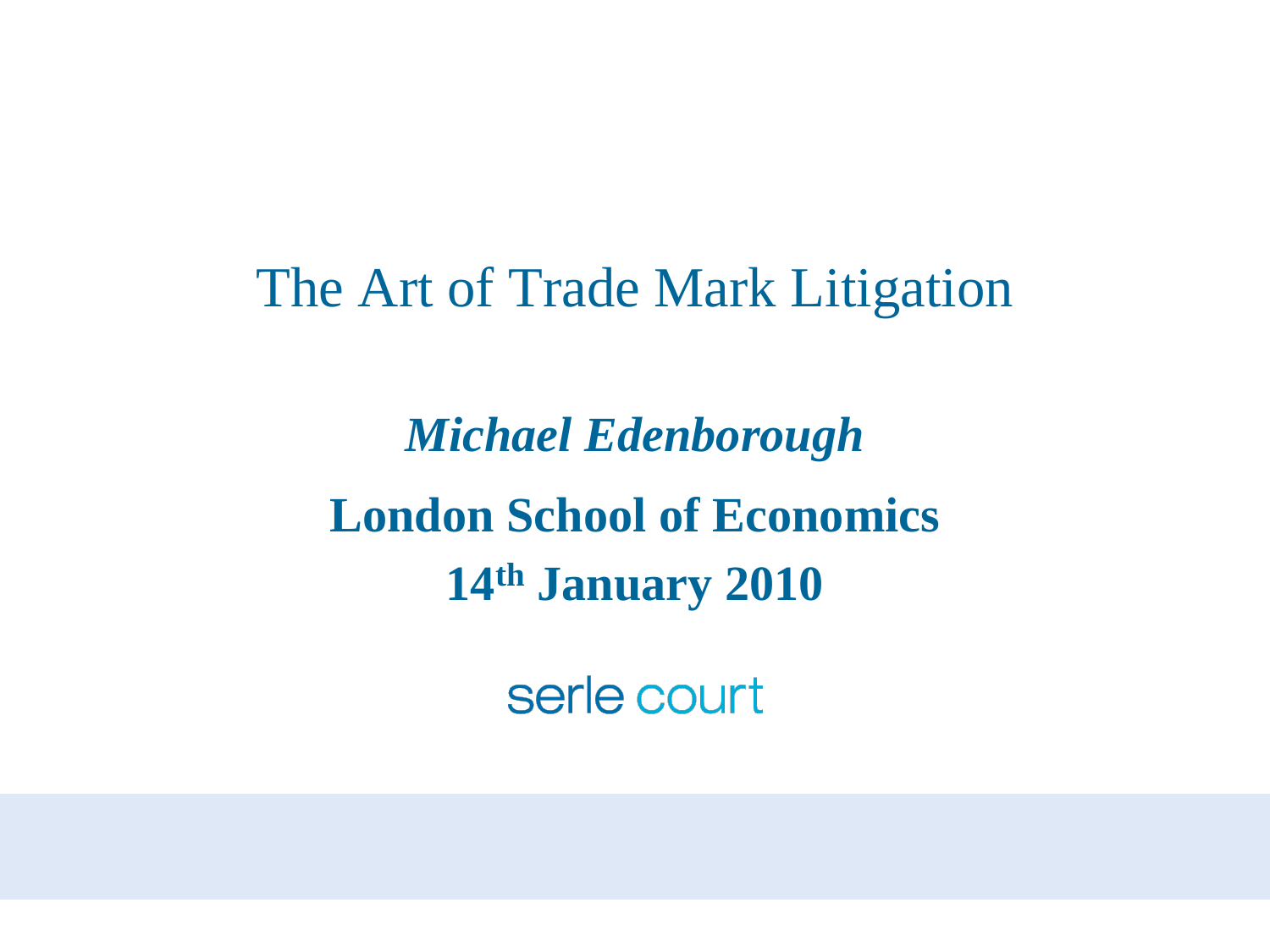#### **Overview of today's Seminar**

#### **General Principles of Strategic Litigation Real Examples in Practice**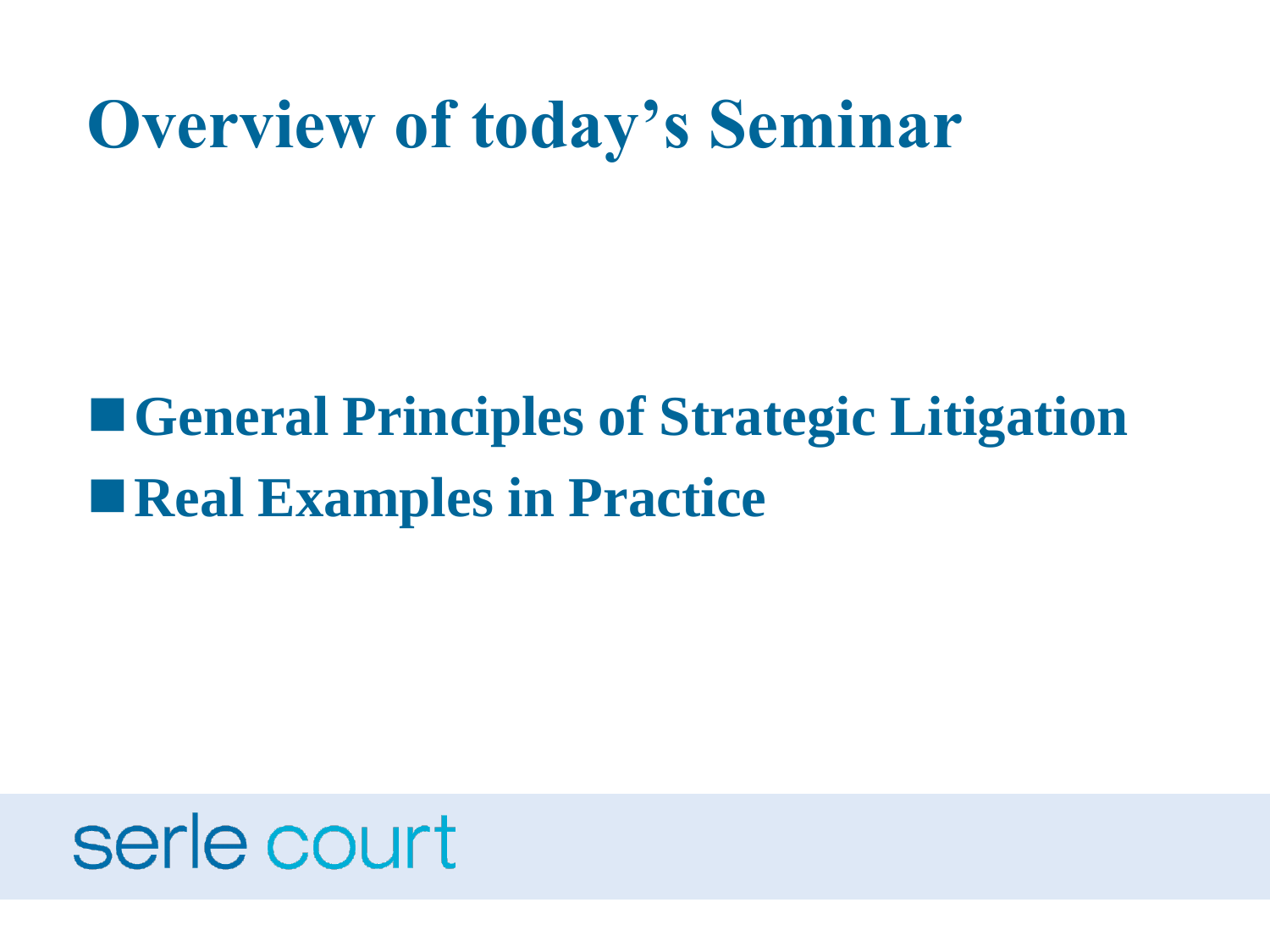#### **General Principles of Strategic Litigation**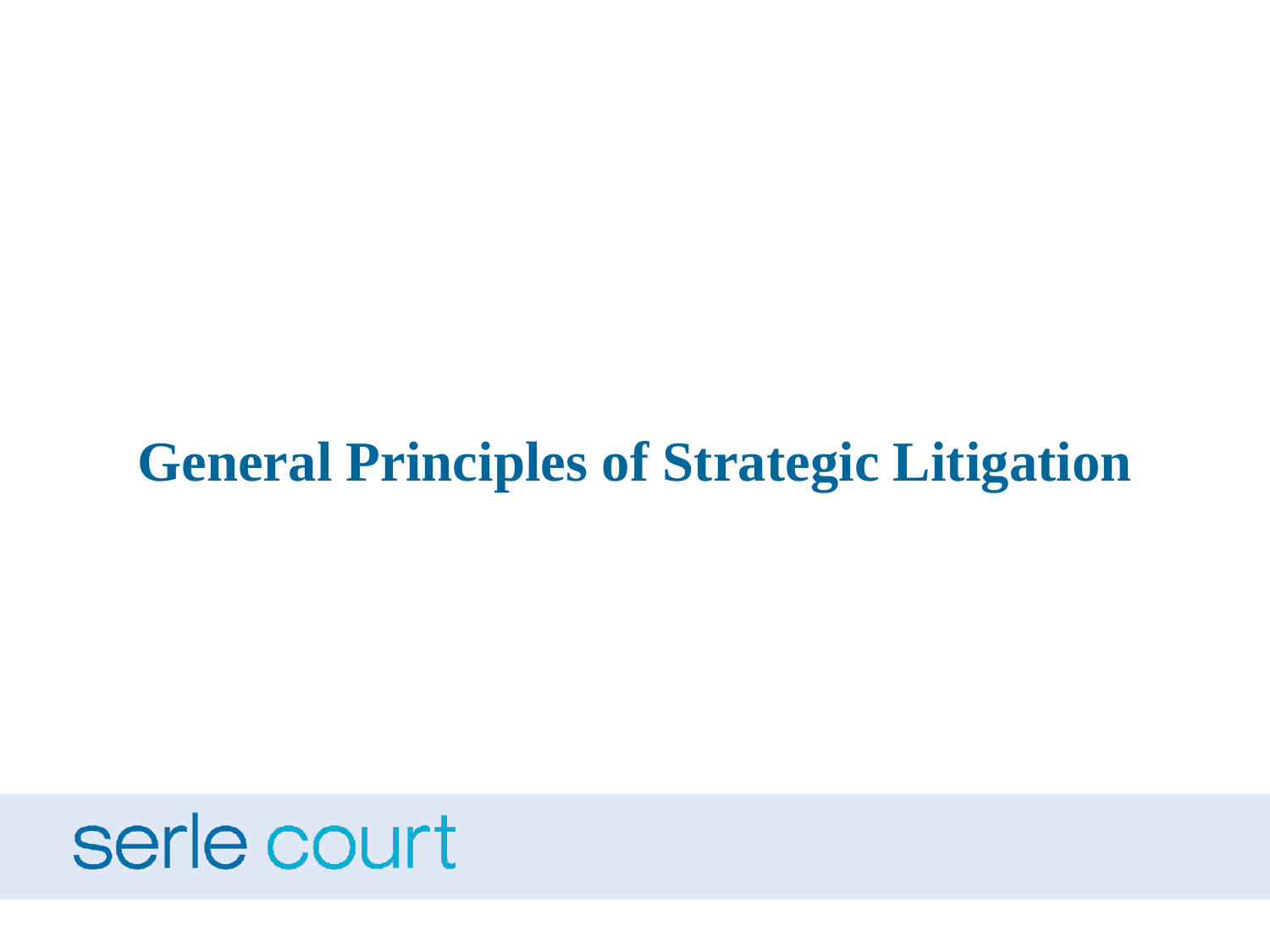#### **Introduction**

- **"Black Letter" TM law & theory** ■ academic structure to the subject
- **f**ew, if any, actions are fought as a matter **of principle to advance TM jurisprudence**
- **today's seminar will deal with the practical aspects of real litigation**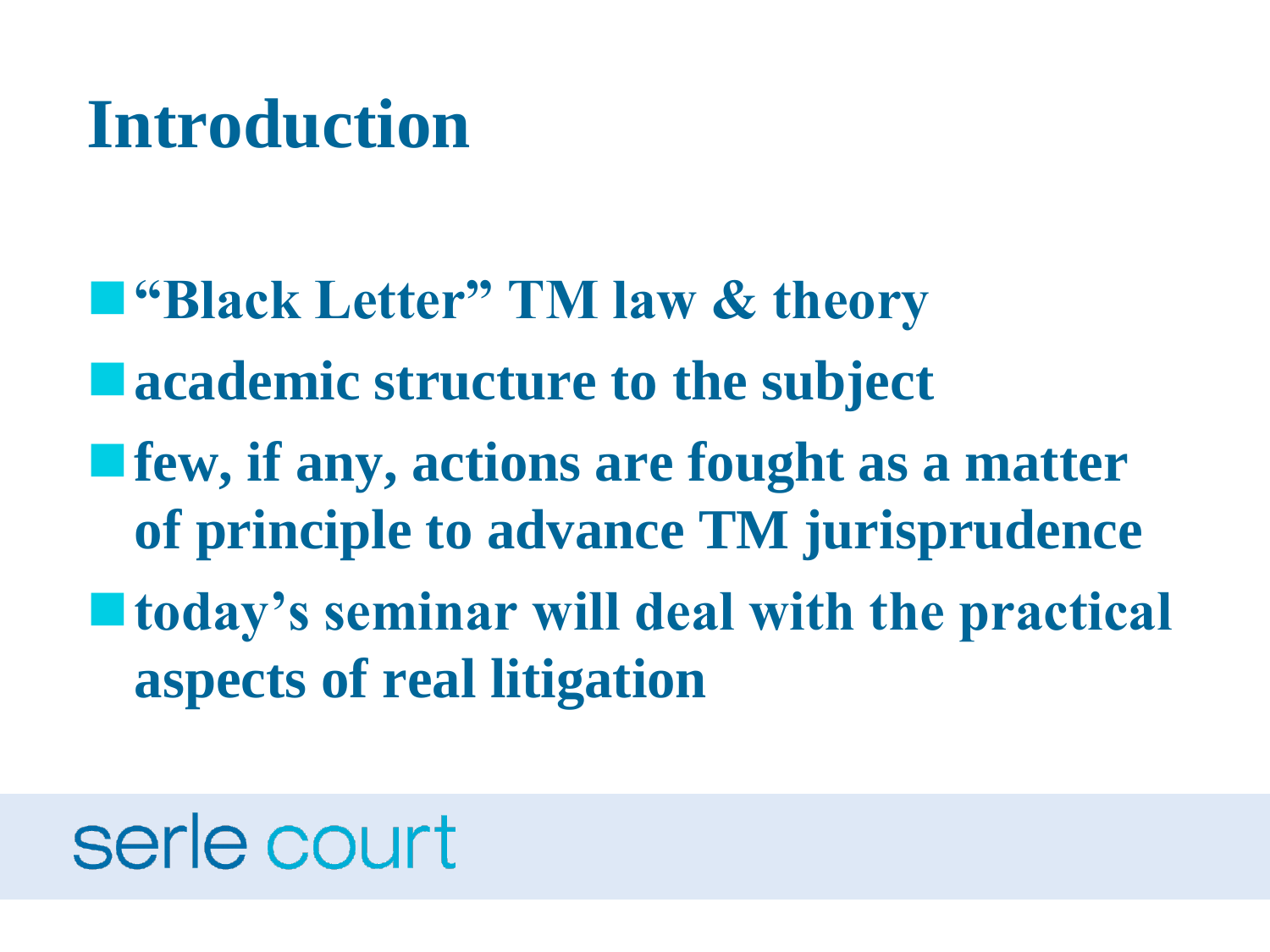## **Commercial Litigation**

- **Commercial Litigation is a tool of trade: it can be viewed as a way of establishing/maintaining market share/presence (***c.f.* **criminal, admin.)**
- **TM Litigation equates to conflict between parties over trading rights in signs**
	- *ex parte* **matters (registration issues against the registry / competitors at large)**
	- *inter partes* **matters (oppositions, infringement, &c. actions against a TP/TPs)**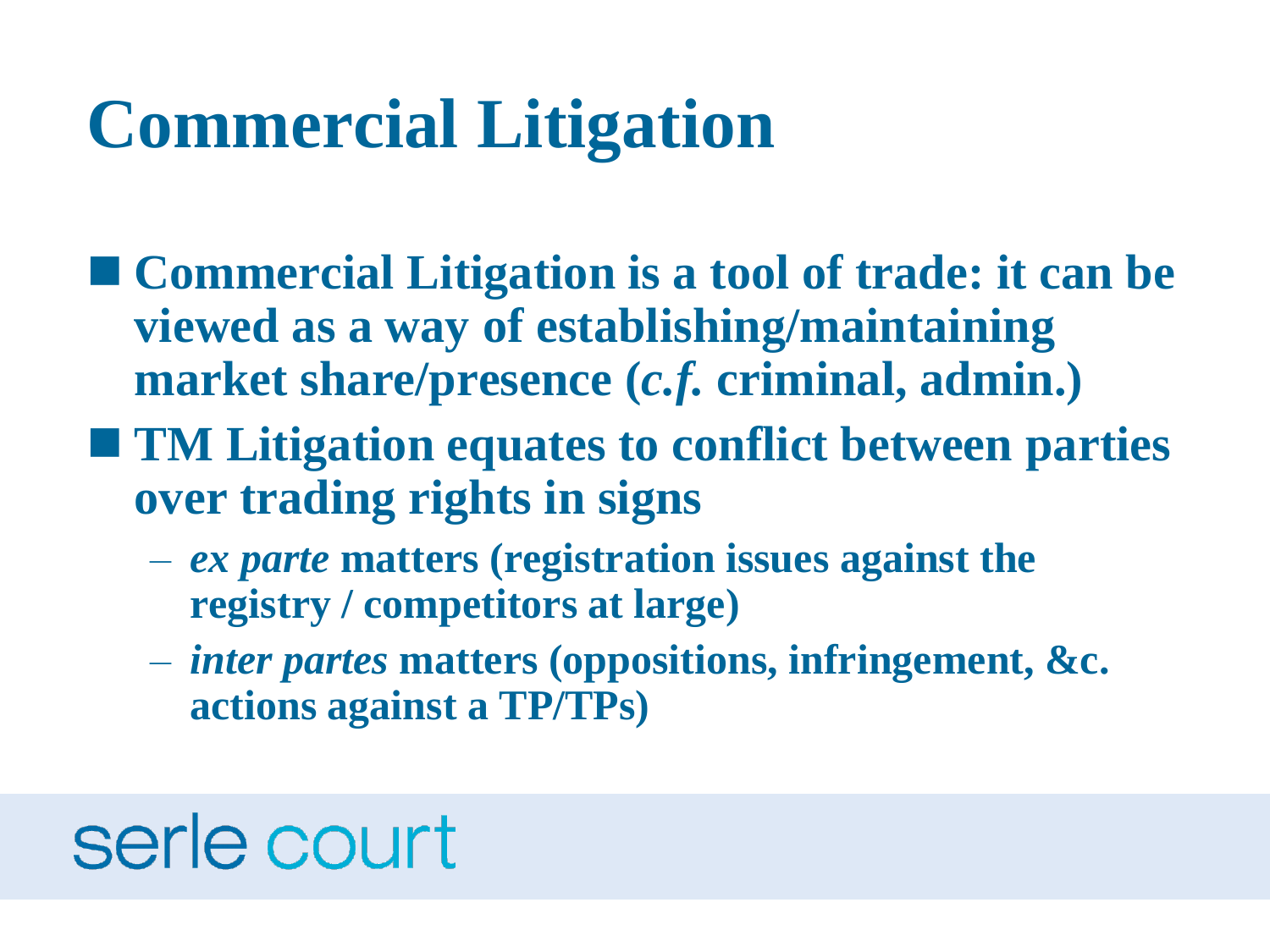# **Normal TM Litigation**

#### **Normal approach:**

- **have a TM**
- **spot an infringer**
- **sue!**
- **very simple, and often works**
- **supplemented by the use of various litigation tactics**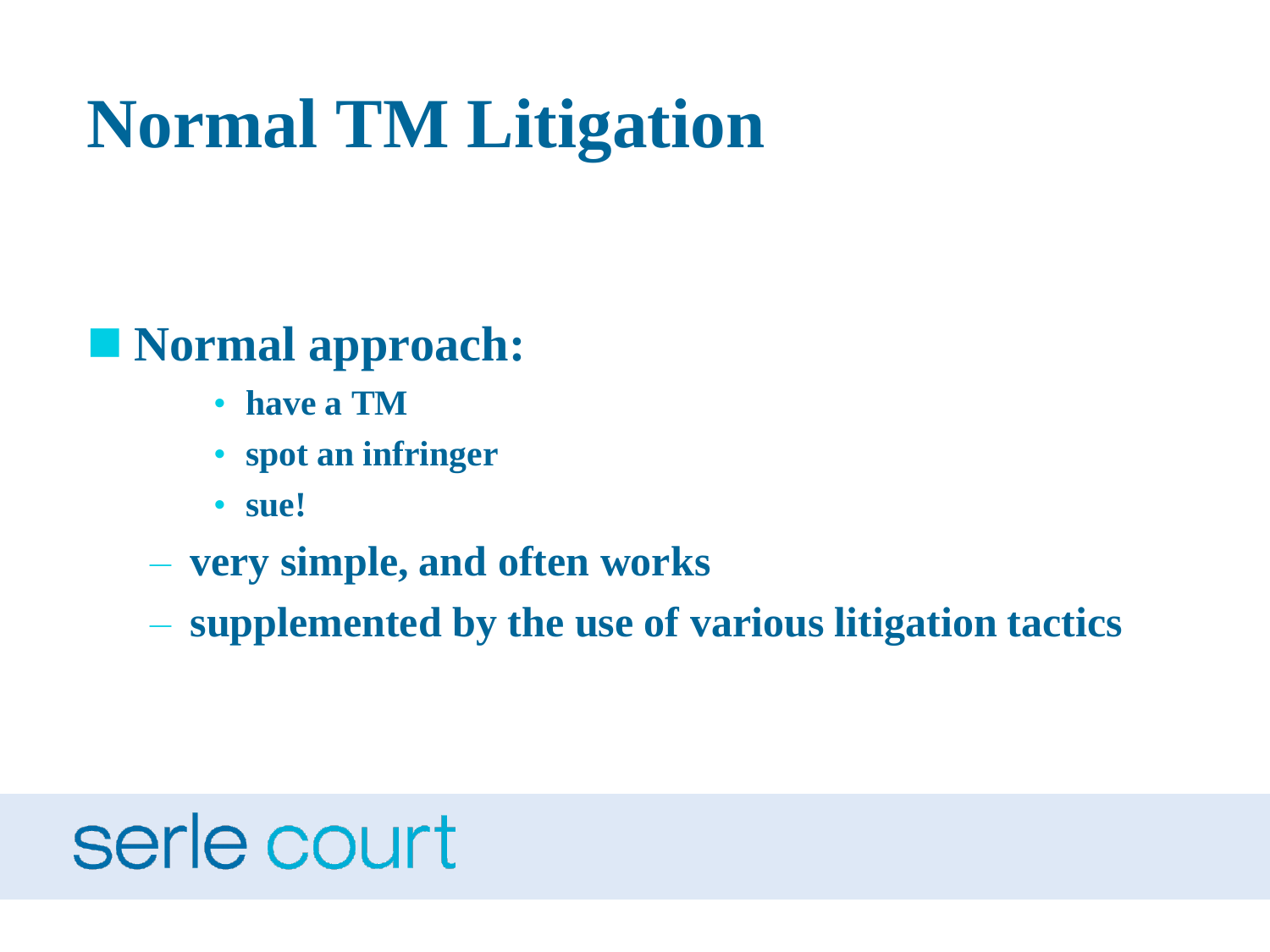# **Litigation Tactics**

#### ■ Litigation Tactics are usually procedural in **nature,** *e.g.***:**

- **interim applications,** *e.g***.:**
	- **interim injunction**
	- **security for costs**
	- **stay**
- **Requests for Clarification and Further Information**
- **without prejudice negotiations / open offers – positioning on costs**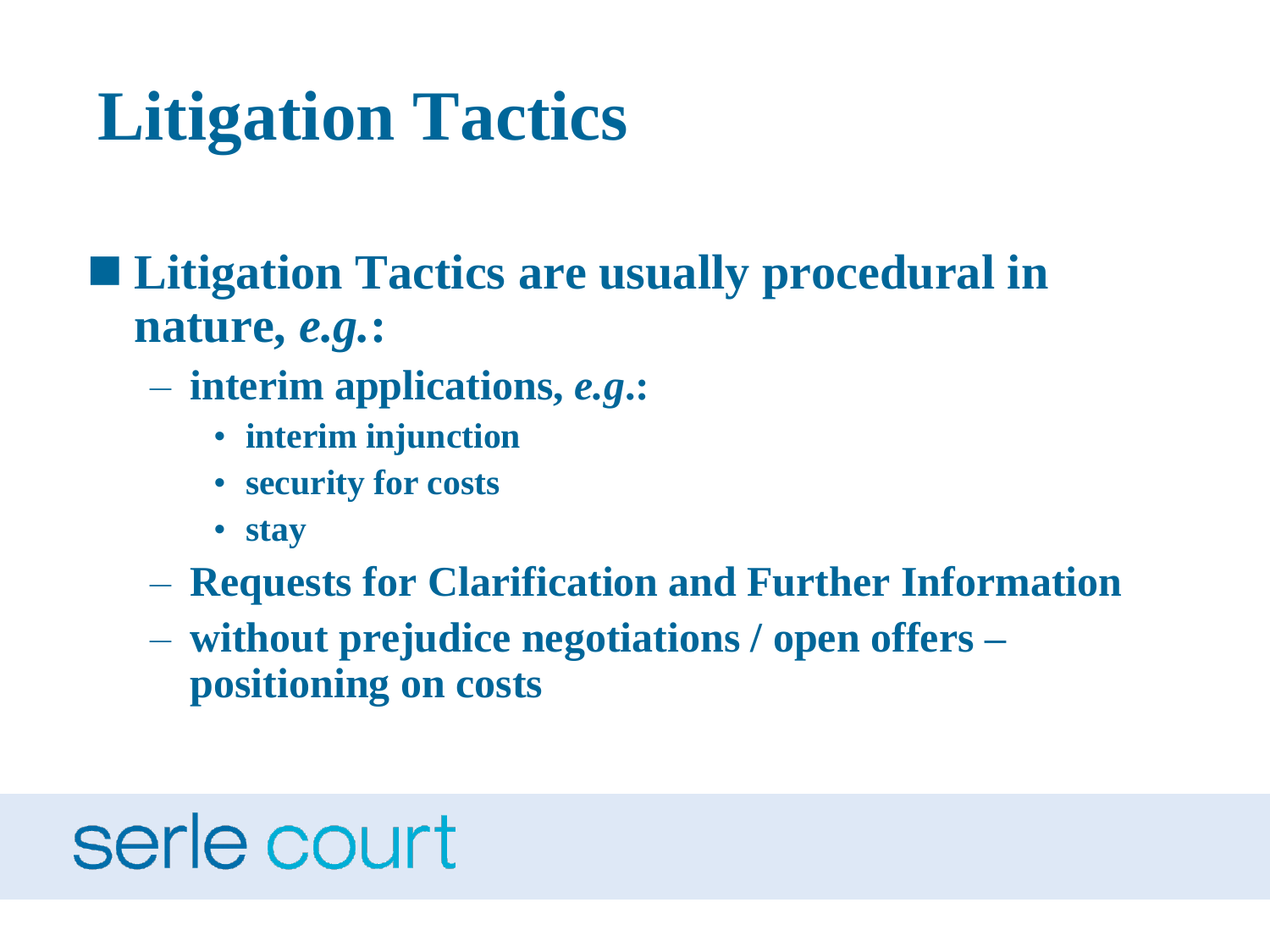#### **Problems with Normal TM Litigation**

- **Exam go horribly wrong, because not thought of the consequences,** *e.g.* **the TM is invalidated or revoked**
- **often not the best commercial solution for the client**
- **might well amount to negligent advice**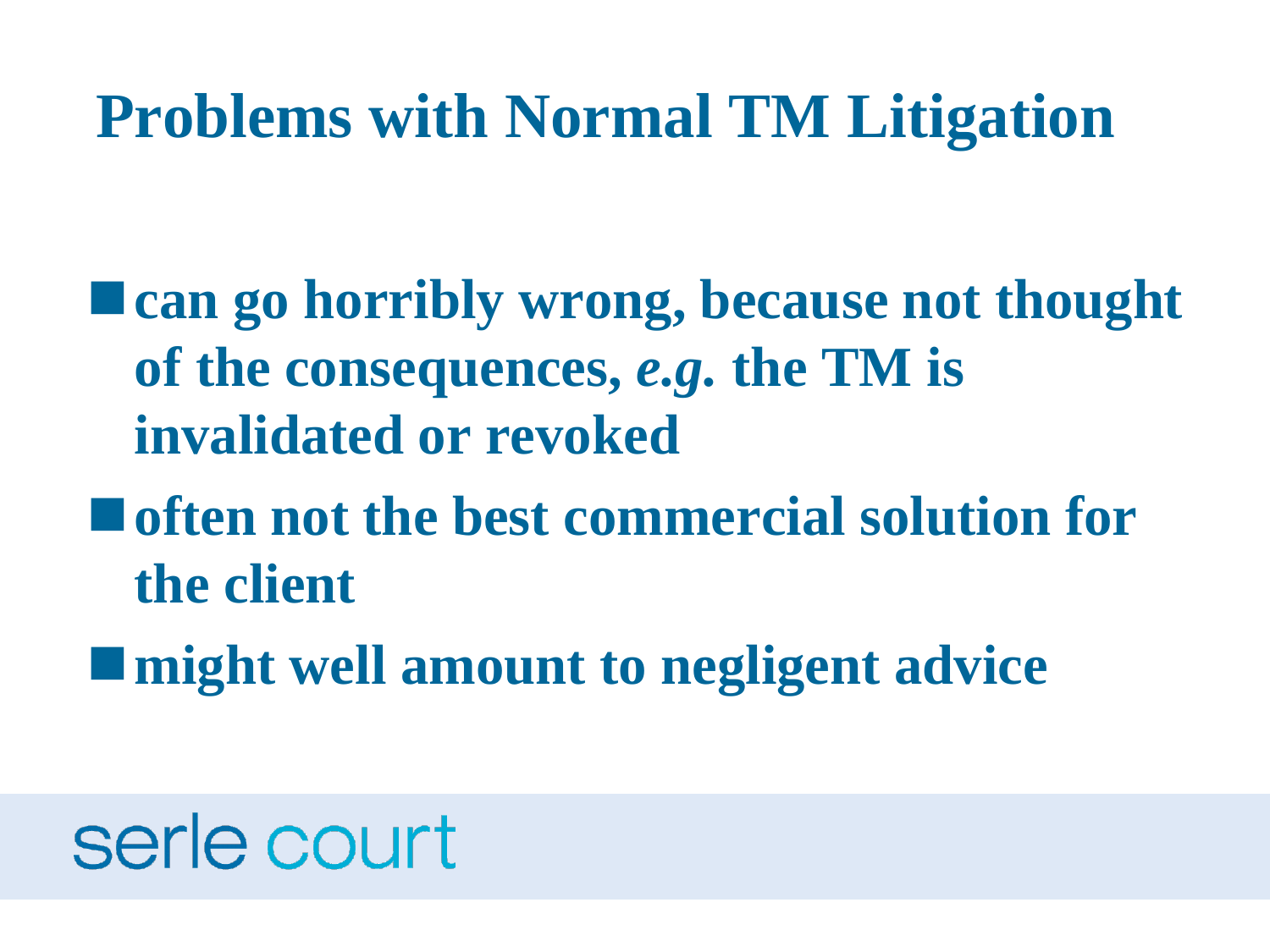## **Tactics** *vs.* **Strategy**

**procedural tactics** *vs.* **overall strategy**

- **strategy is looking beyond the horizon to anticipate what might happen and planning for it**
- **the difference between cutting down a tree for the timber, and re-planting for future needs: destructive** *vs.* **constructive**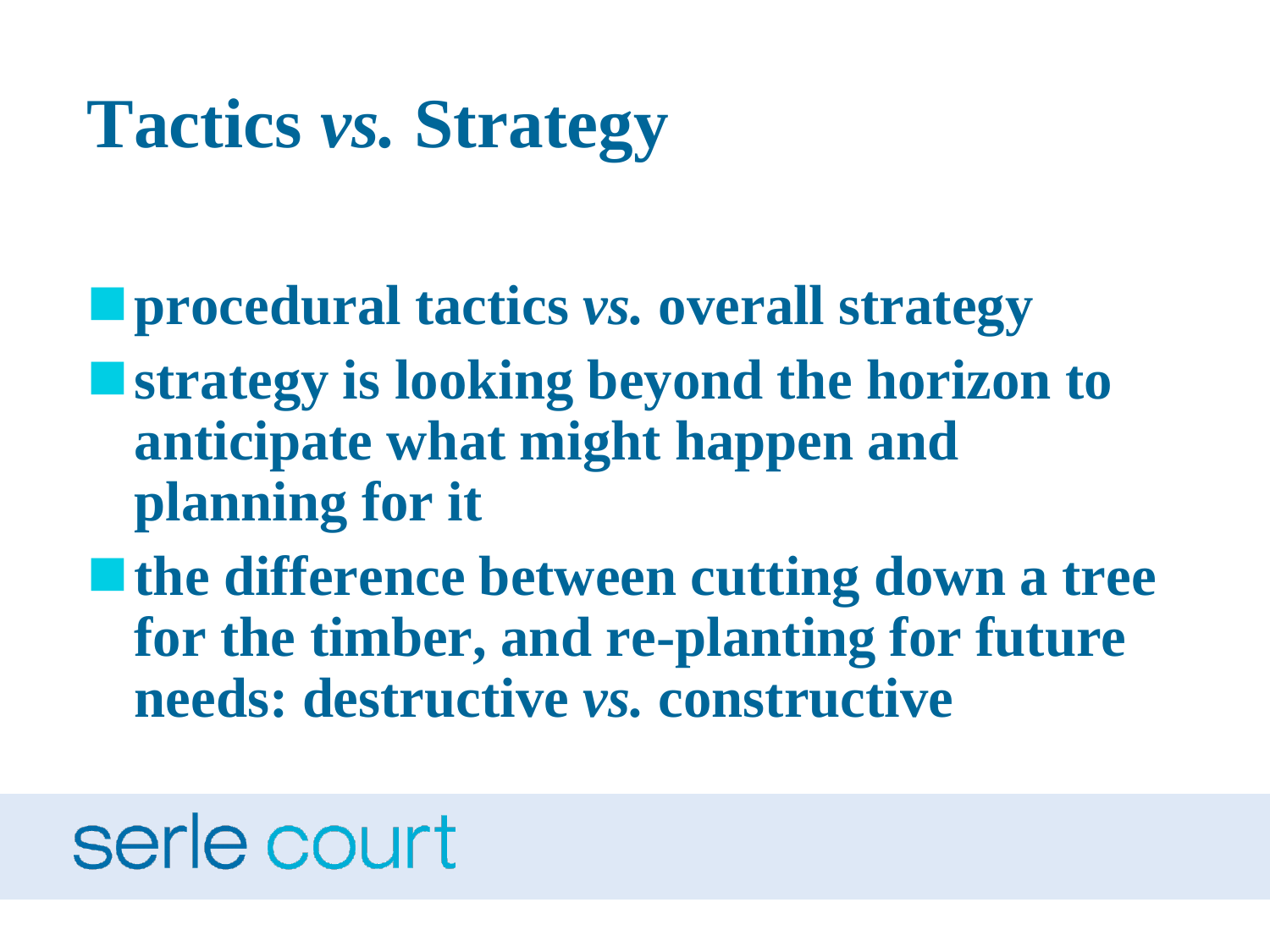# **Strategic Litigation**

- considering at the outset the merits of one's case, **and the strength's of any possible attack**
- avoid creating problems, minimizing risk, **defusing any potential counterclaims**
- to place one's client in the best possible position **to further its commercial objectives in the market place as a whole**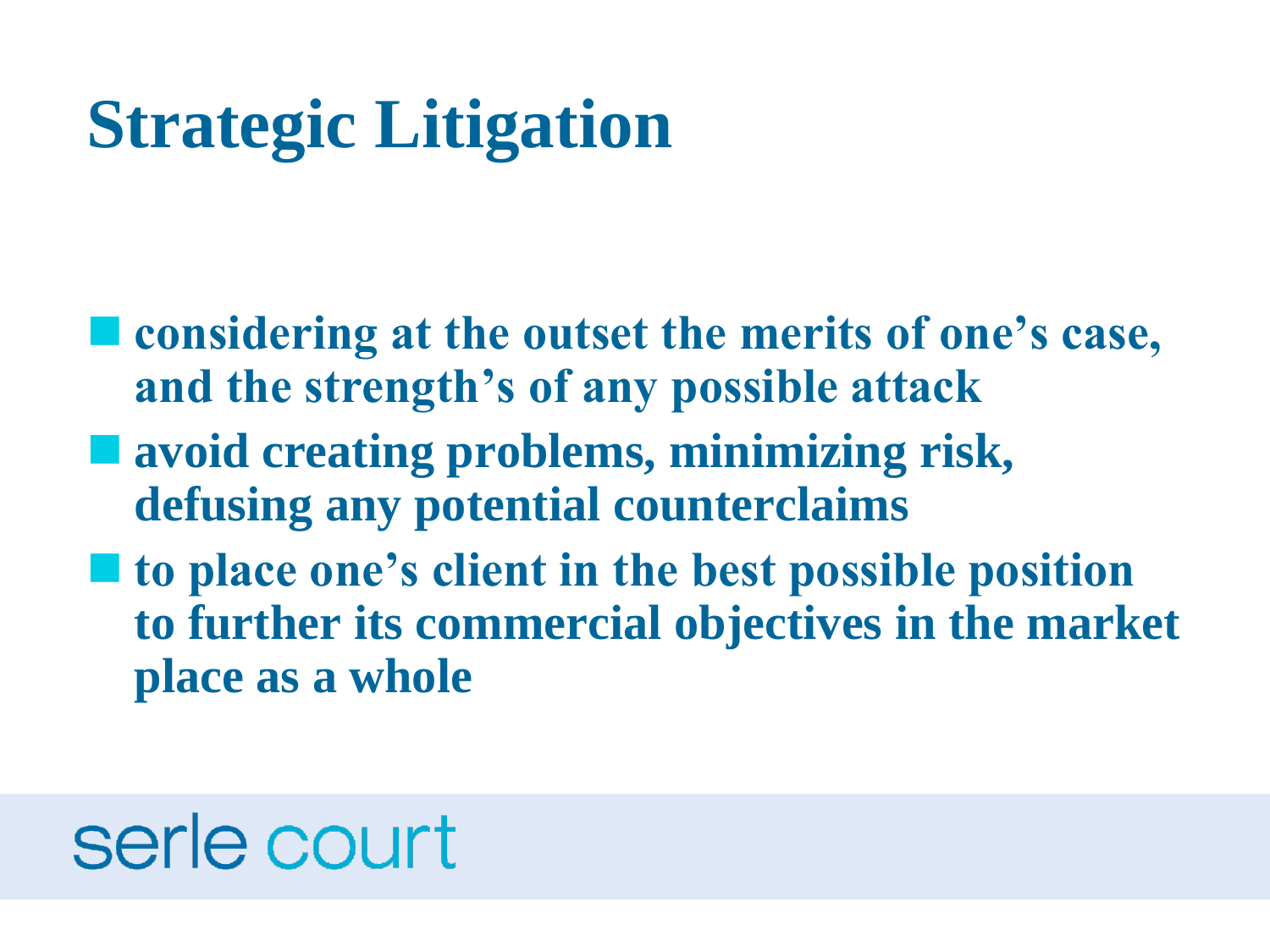#### **Essentials for Strategic Litigation**

**thorough knowledge of "Black Letter" law**

 **thorough knowledge of procedure: if working on the edge, need to know accurately where is the edge**

**appreciation of the areas of uncertainty in the law**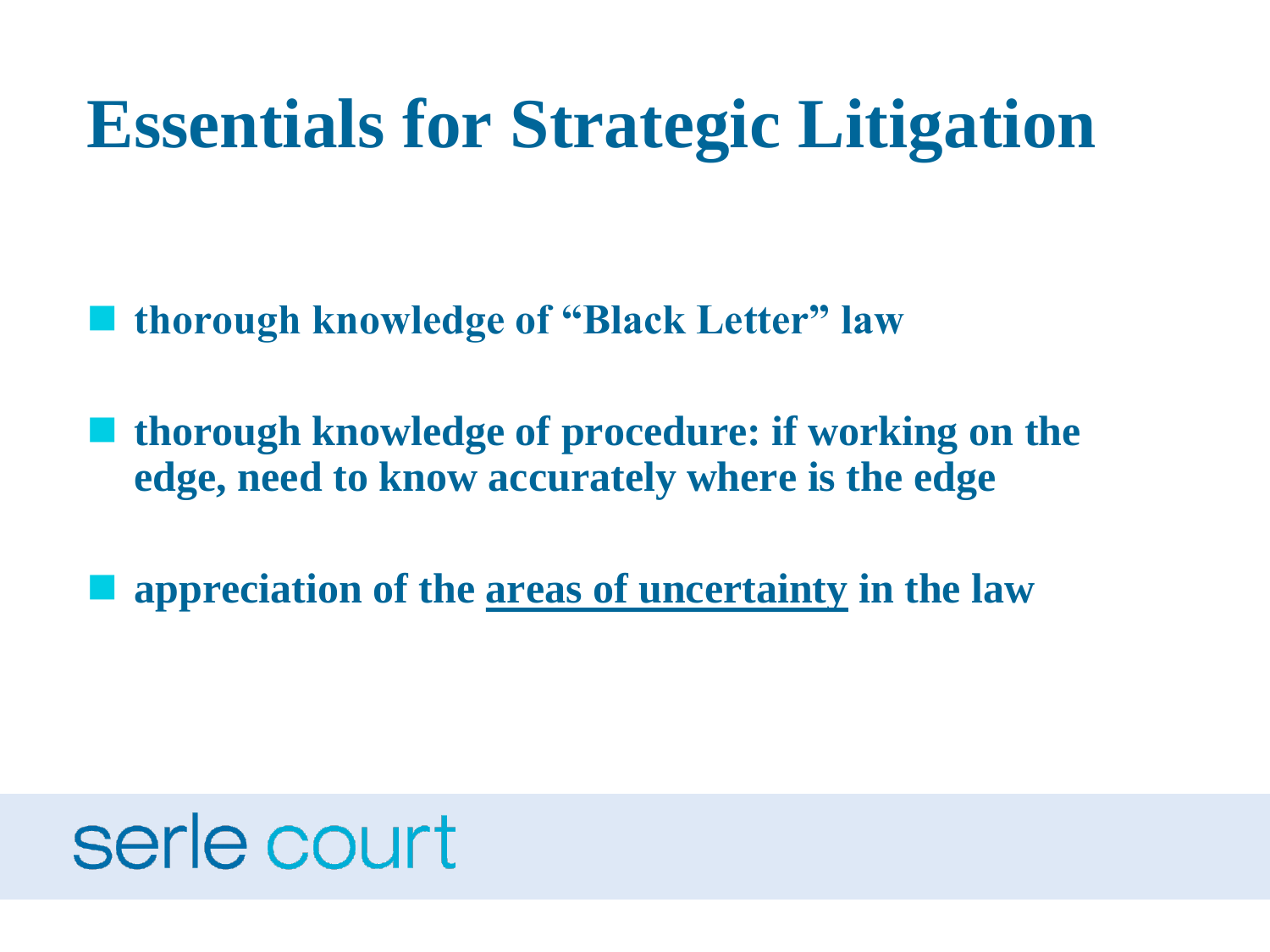#### **Black, Grey and White Letter Law**

- **Black Letter: settled law, often part of the** *ratio decidendi* **of a judgment**
- **Grey Letter: unsettled law,** *e.g. obiter dicta***, foreign law, junior court's ruling, legal writings – leads to incremental changes**
- White Letter: assumed settled or sacrosanct, but **actually untested – leads to seismic shifts**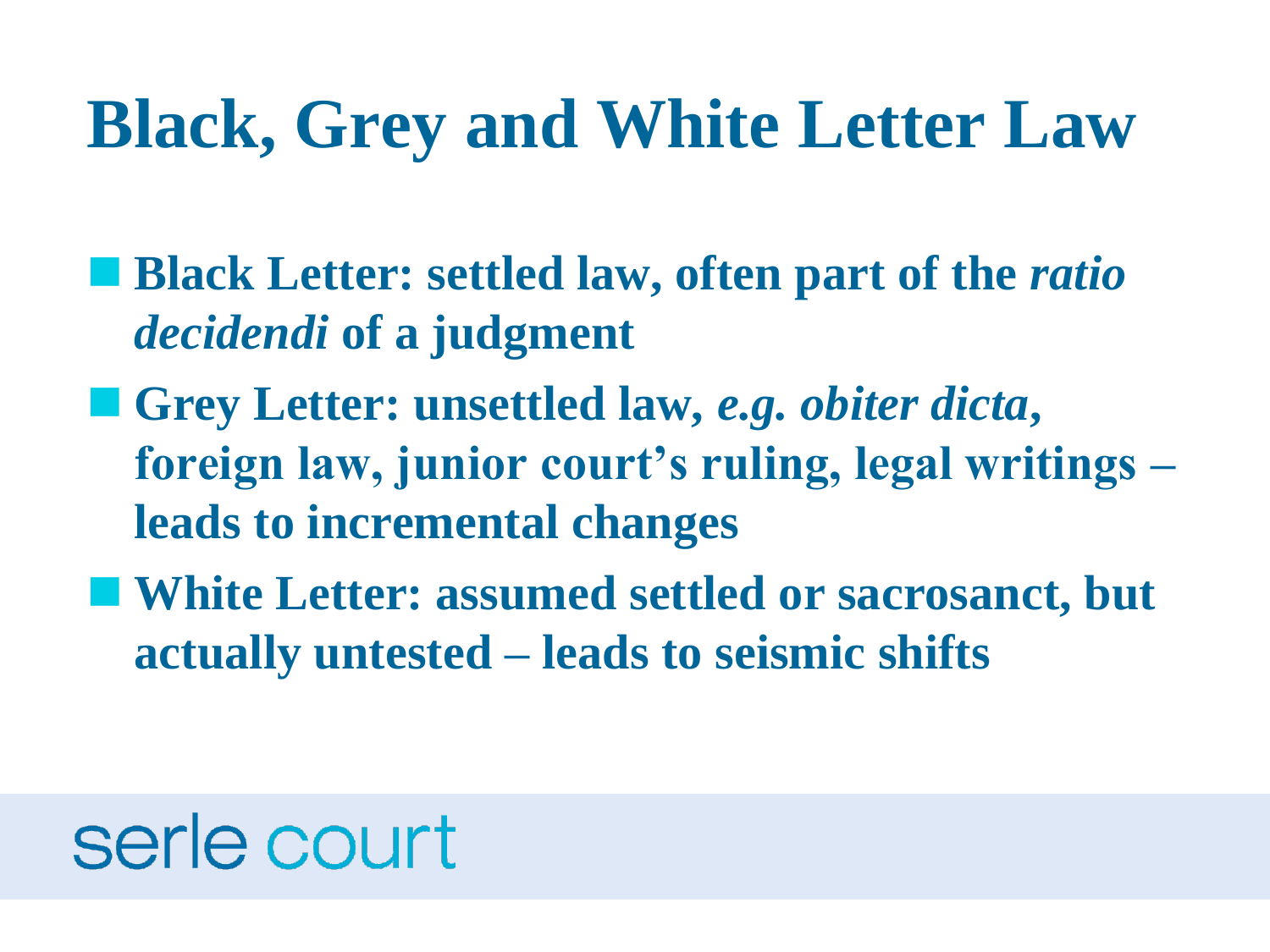## **TM Litigation: basic tools**

- **registration: absolute, relative**
- **infringement: TMA 1994 s 10(1), (2) & (3); ss 55/56**
- **cancellation:**
	- **invalidation: absolute, relative**
	- **revocation: non-use, generic, deceptive**
	- **rectification: TMA 1994 s 64(1), (4) & (5)**
- **TM threats: TMA 1994 s 21**
- **passing-off**
- **malicious falsehood**
- **copyright/design right**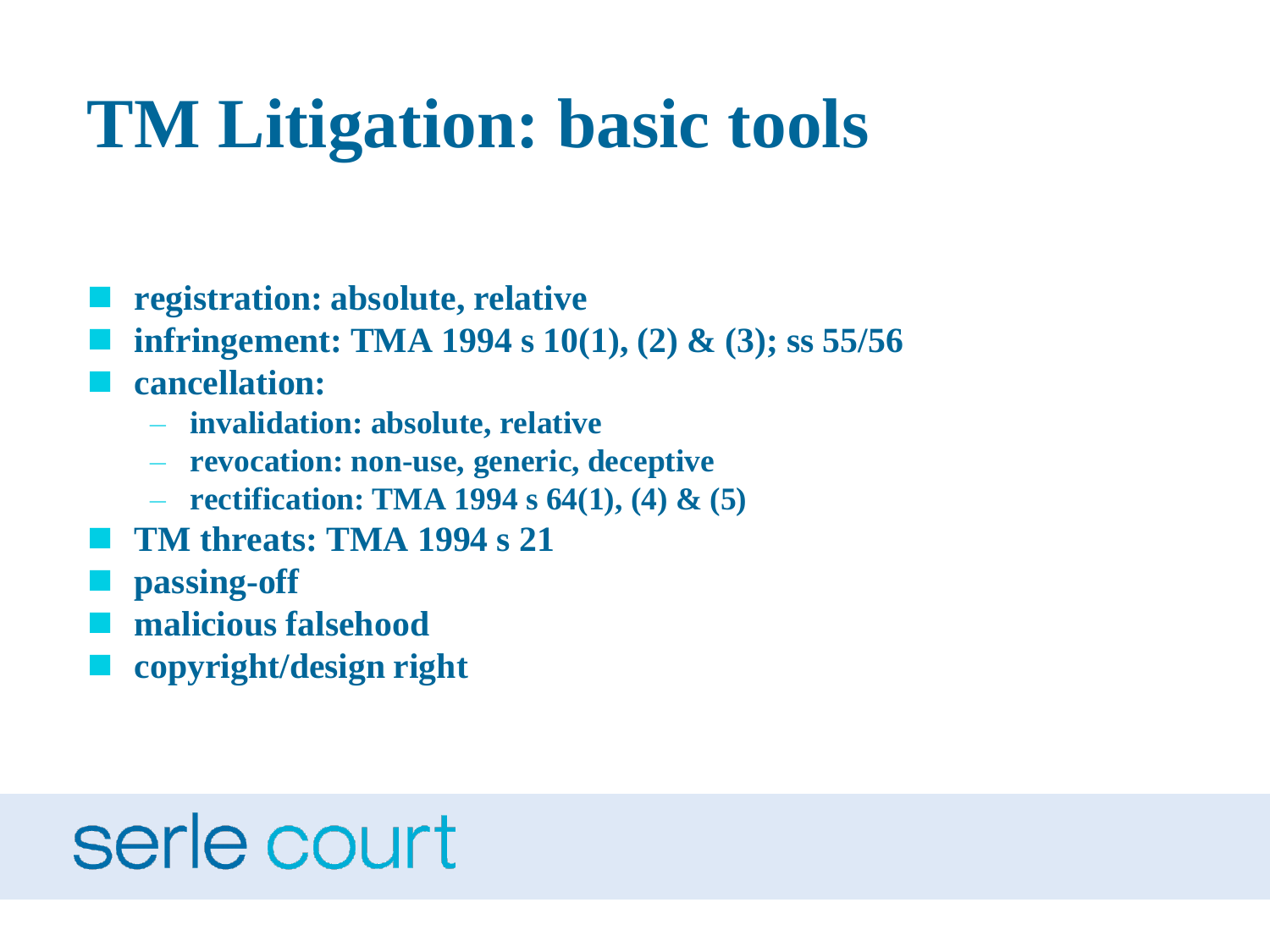#### **Commercial Objectives**

- **identify clearly the commercial objectives**
- **no certainties, only probably results, and so an overall plan with fall-back positions**
- **no common solution, each must be handcrafted to the individual circumstances**
- **illustrate general principles in a number of common contexts**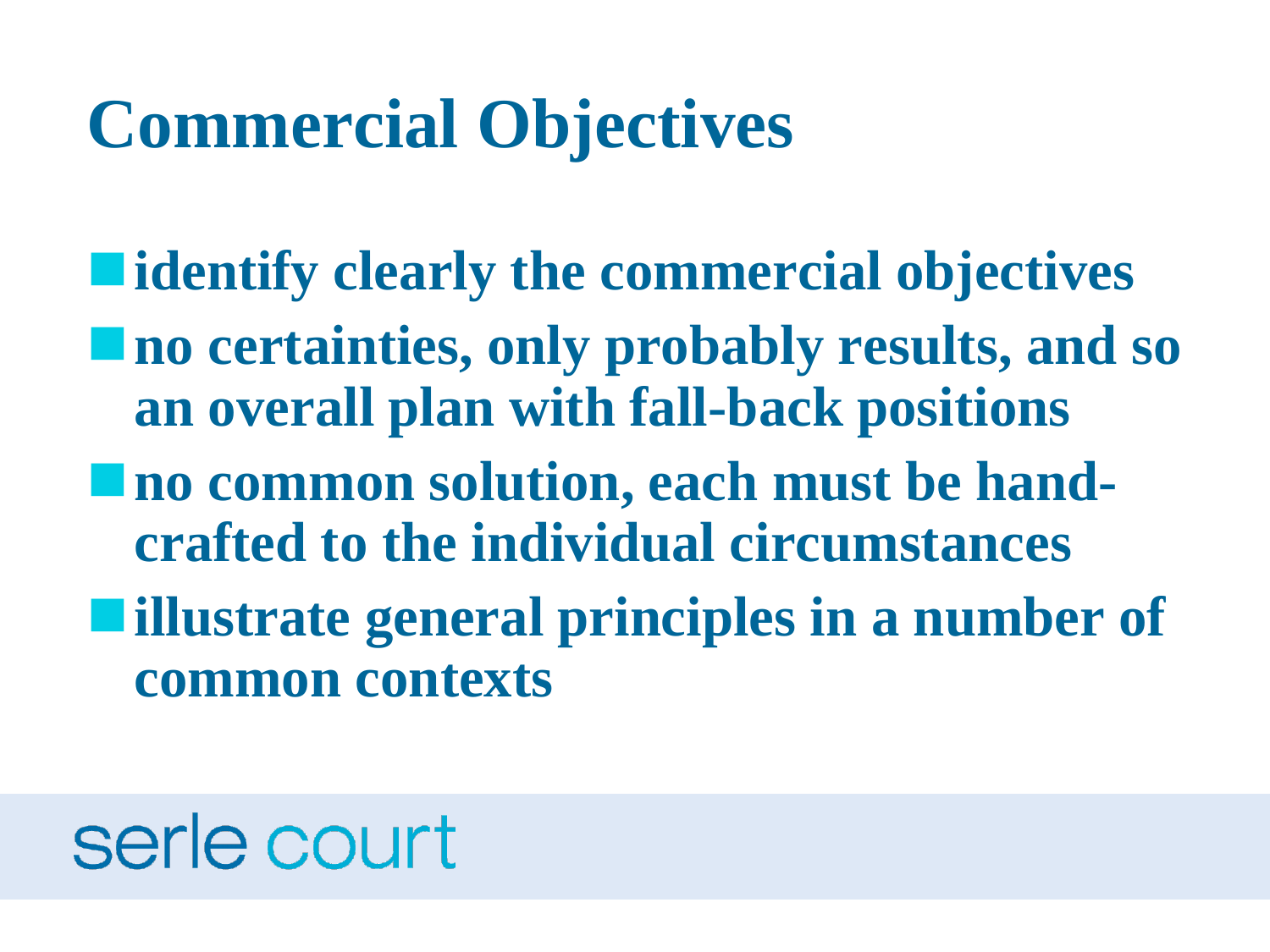#### **Pre-Action Matters**

- **General letter alerting the other side to one's claim**
	- **beware of threats (TMs, designs, patents)**
	- **termination of any relevant licence**
- **Formal Letter before Action**
- *ex parte* **applications**
	- **Freezing Orders**
	- **Search and Seizure**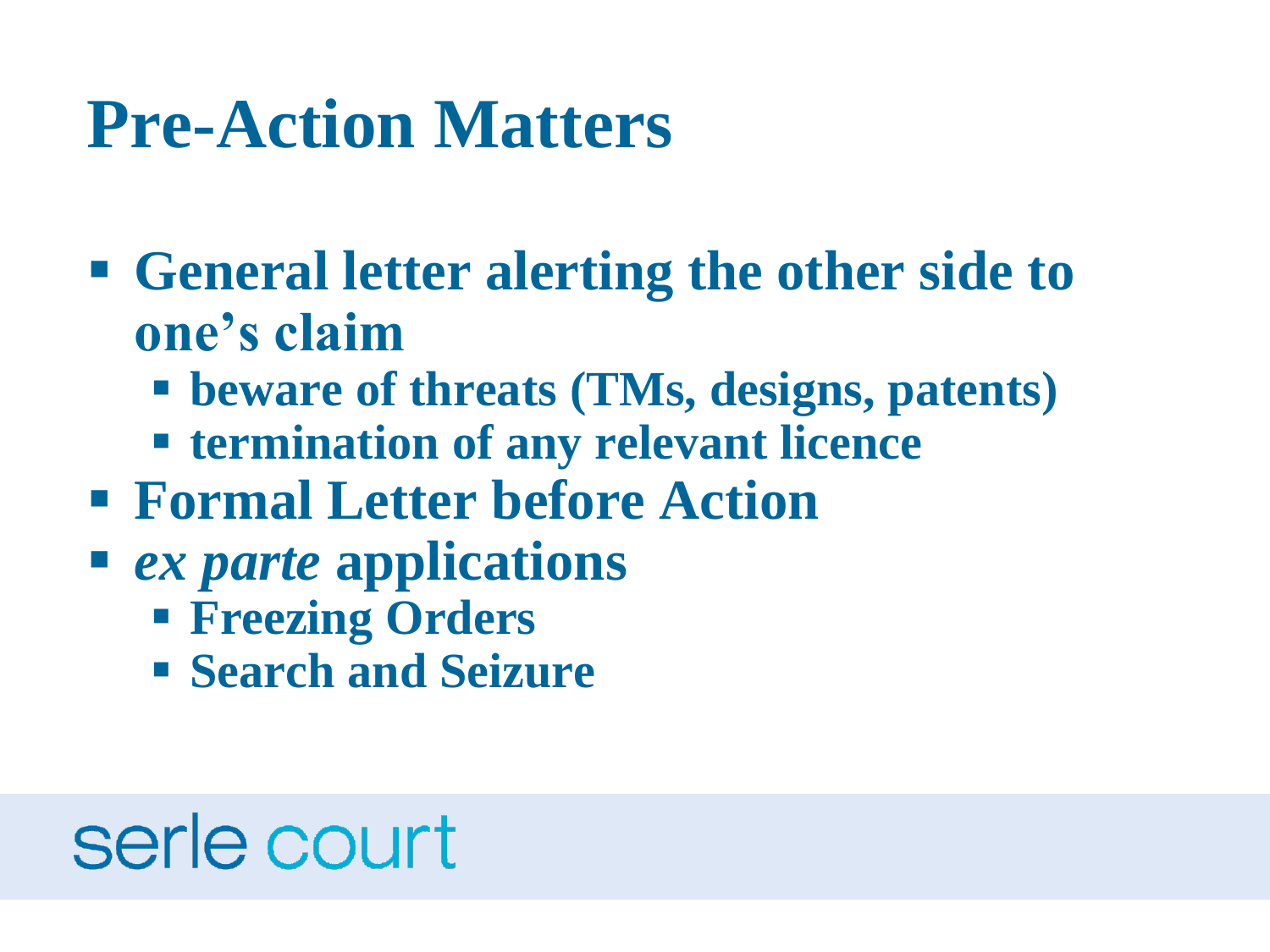# **Litigation choices**

#### **registry/patent office UK or European**

**courts**

**UK or pan-European jurisdiction**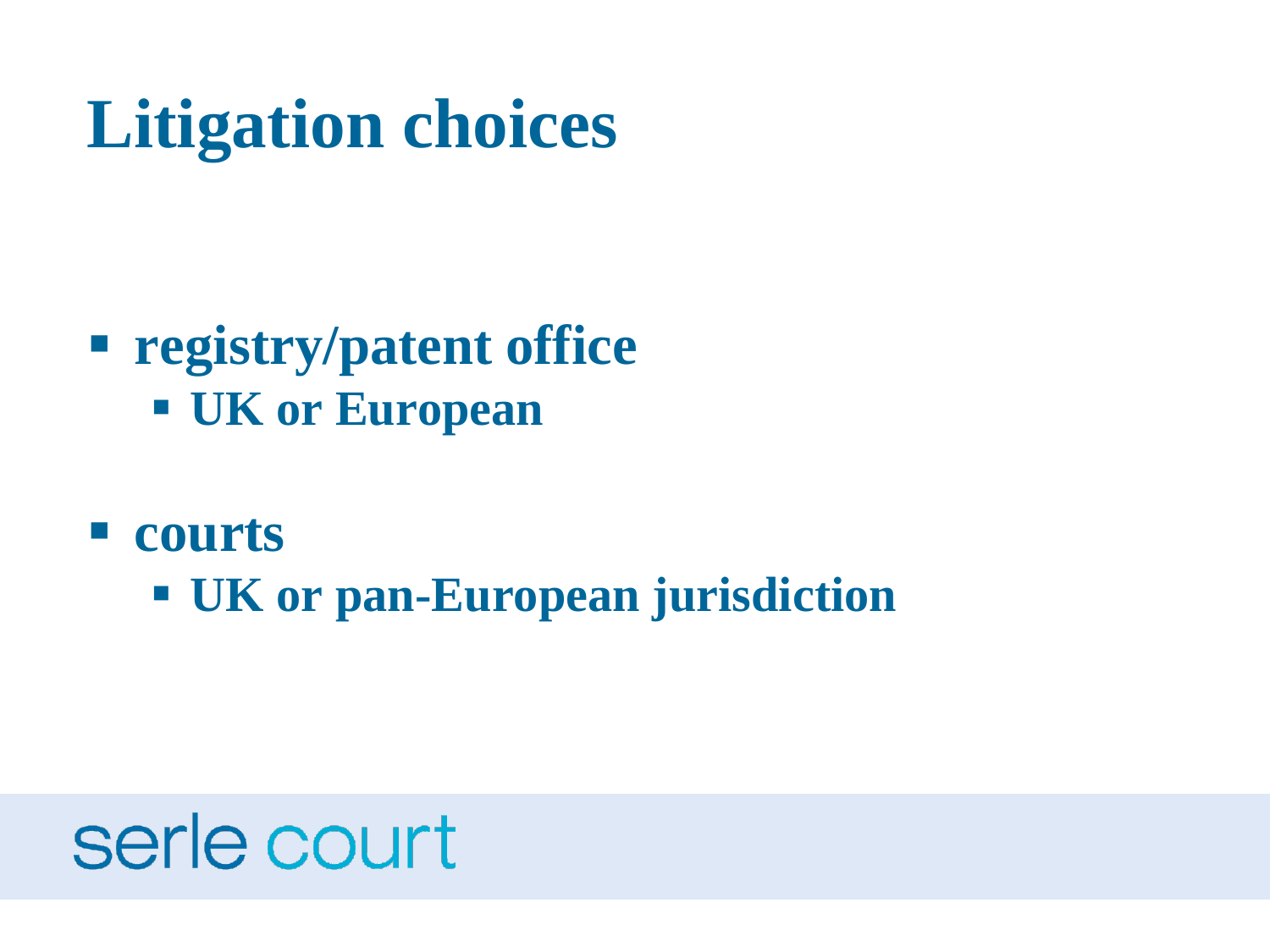#### **Real Examples in Practice**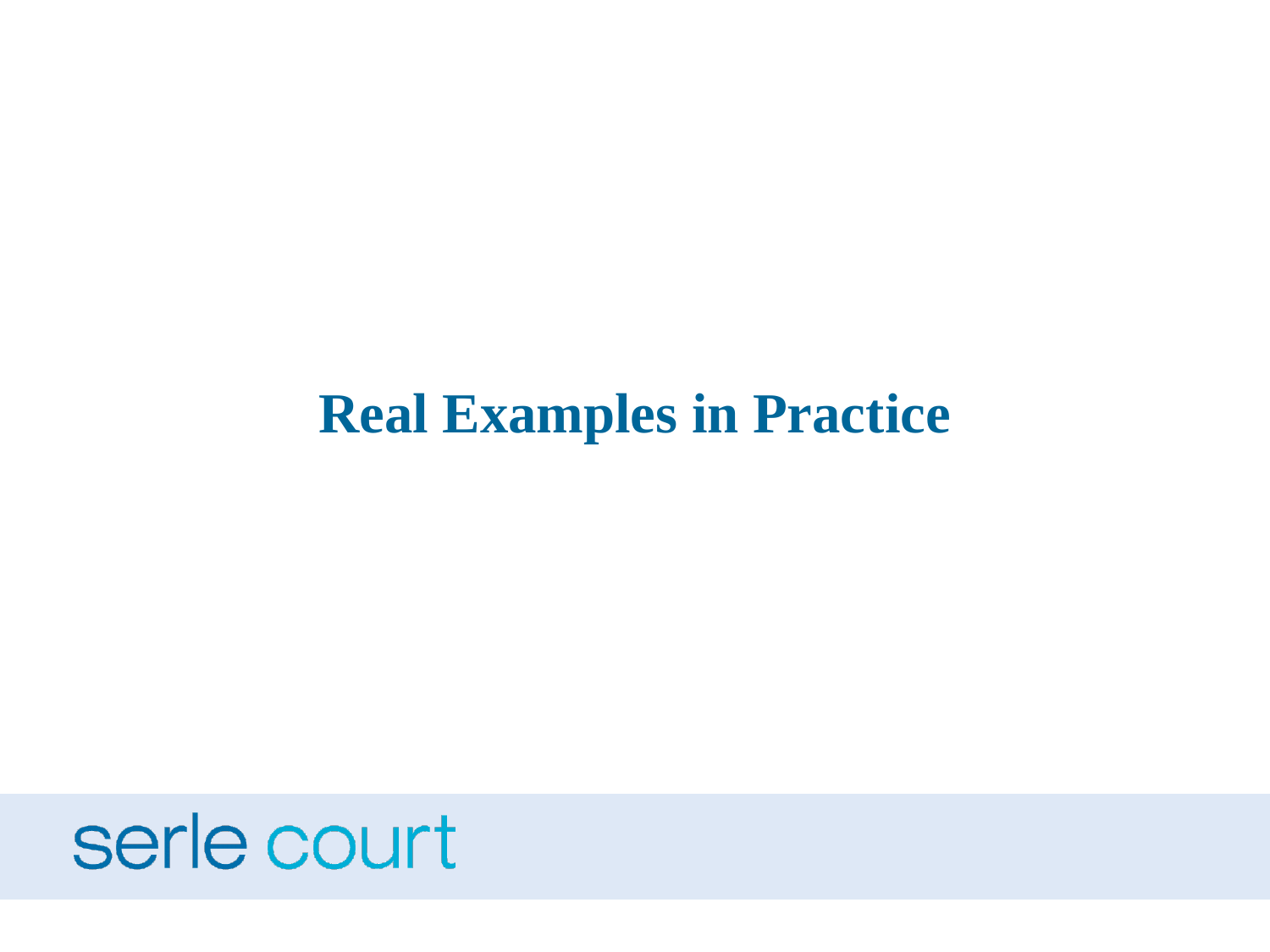#### **Case I:** *ex parte***: Absolute Grounds**

 **simplest scenario, only the client and the registry, no obvious TPs**

 **but actually TPs must be taken into account to define the commercial context: not purely an academic exercise in procuring a registered TM**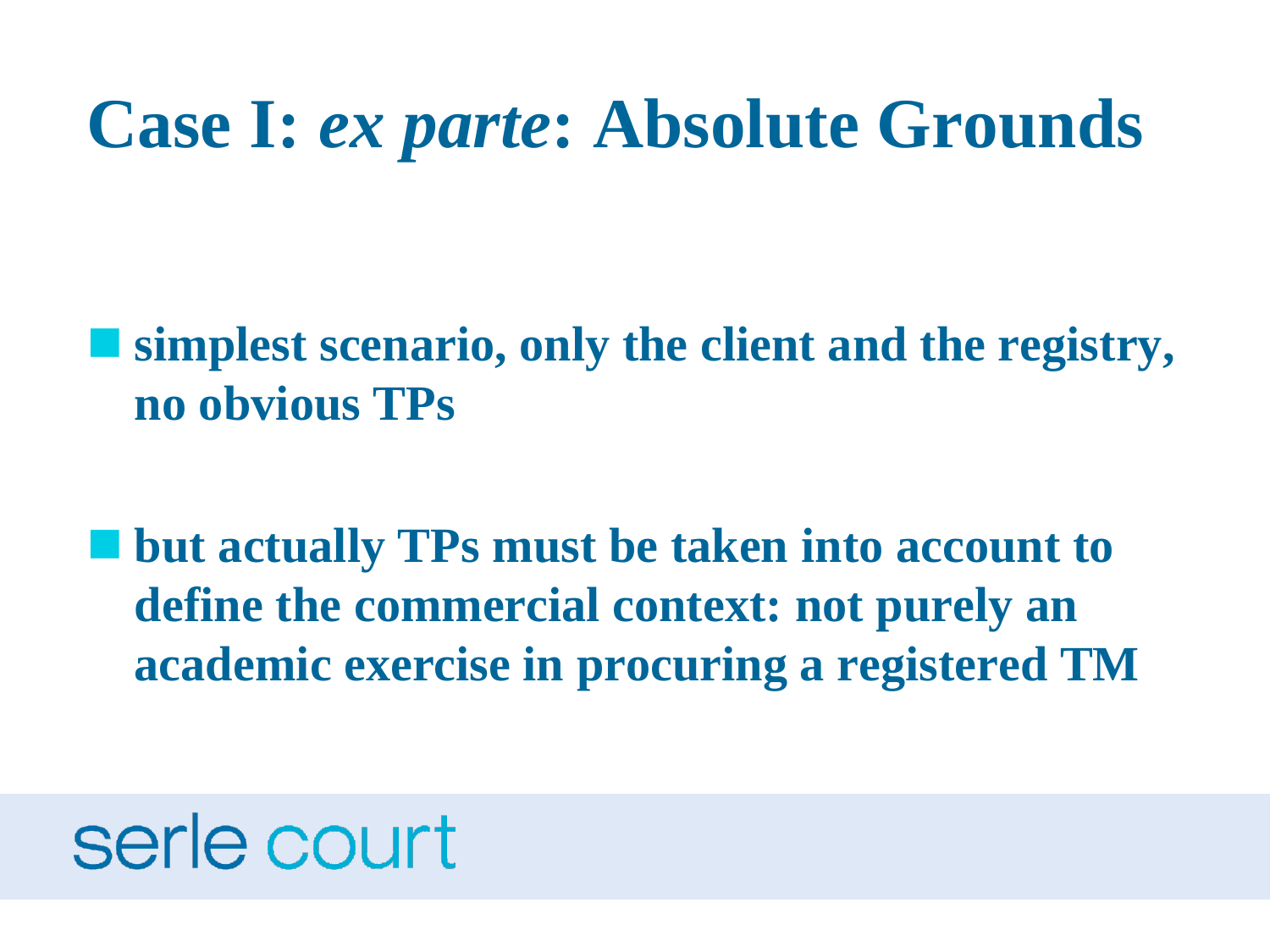## **Potentially Distinctive TM**

- **early application, no evidence of use**
- **the mere application deters TPs to some extent**
- **wide specification: some of which clearly not descriptive (UK vs. CTM system on bad faith on width of specification; acquired distinctiveness issues (art. 112 Reg 207 of 2009 national conversion)), but might be of little practical value when considering enforcement)**
- **delay: OHIM, BoA, CFI, ECJ** *vs.* **TMR, AP/ChD, CA, HLs**
- **Point of law needed if to go to ECJ (note use of art 119 ECJ Rules of Procedure: reasoned orders for "clearly inadmissible" or "clearly unfounded" appeals)**
- **white letter law: date by which acquired distinctiveness needs to be acquired is the date of the decision by OHIM, not the filing date**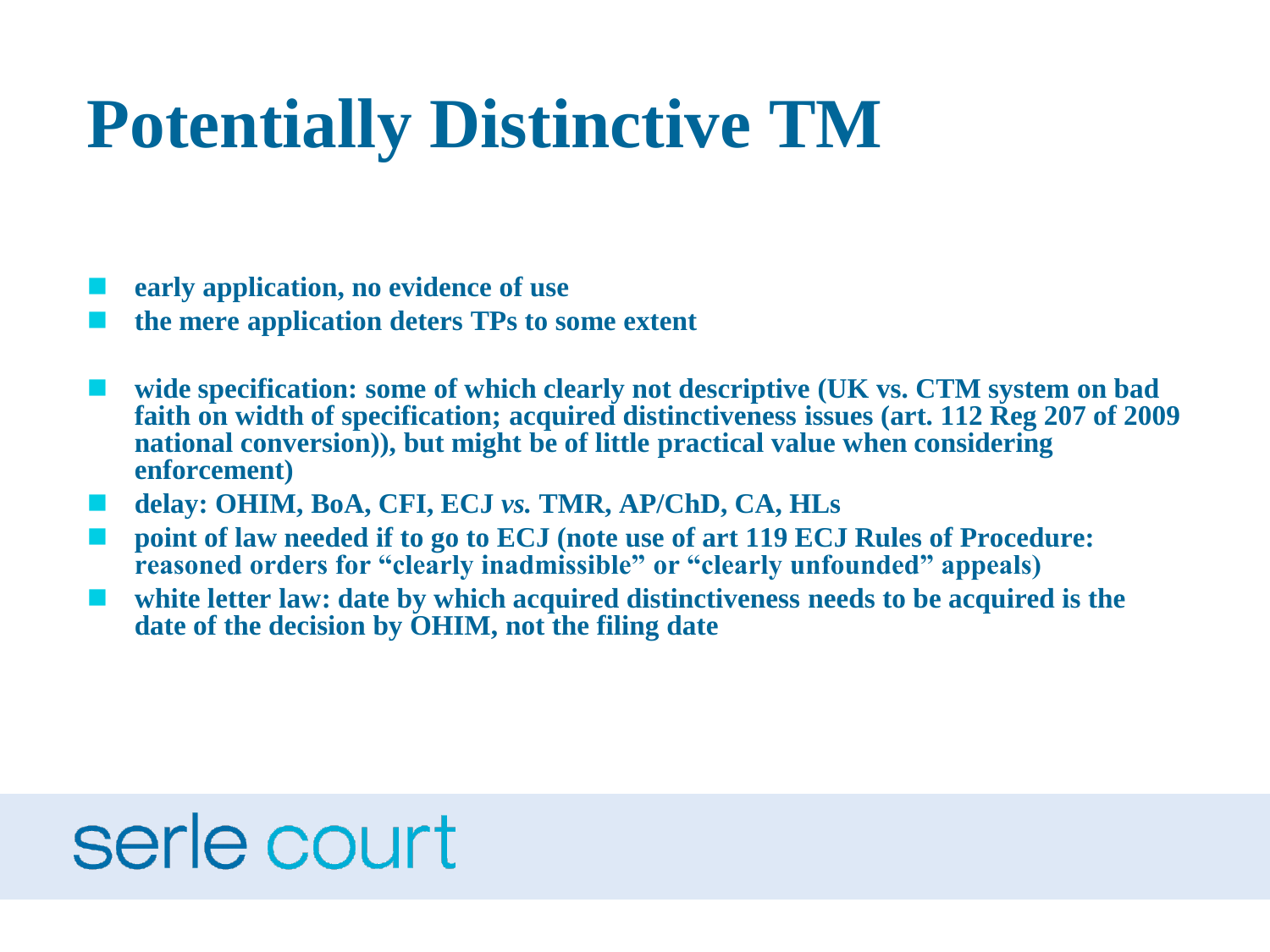#### **Case II:** *inter partes***: Relative Grounds**

- **opposition/cancellation action at OHIM**
- **inter-dependant matters: consistency of pleaded positions (use of alternative, fall-back, positions)**
- **effective dates of cancellation (invalidation, revocation, rectification: UK vs OHIM)**
- **<u><b>Peroxy**</u> for an infringement action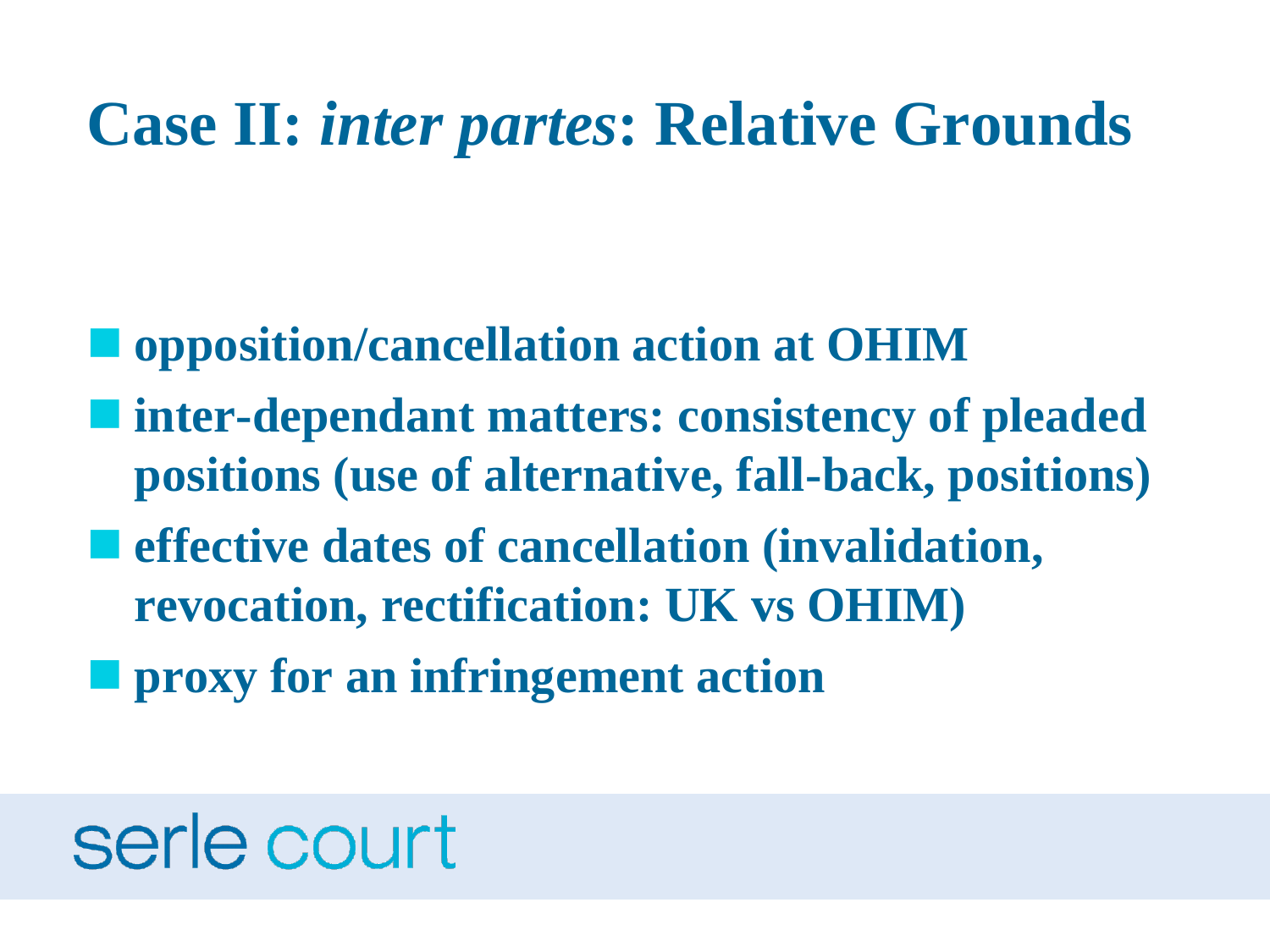## **Potentially Conflicting Marks**

- **use of an non-registered indicium that might conflict with a registered TM: issue of liabilities and damages**
- **earlier right is weak (historical low sales, but recent sales large), therefore cancellation action weak**
- **need to minimize exposure to damages (limitation period)**
- **attack allegedly infringed TM: built-in potential points of law,** *e.g.* **issue of bad faith based upon old art 5 qualification requirements, and relevant date when considering passing-off**
- **cross-appeals from BoA to CFI, justicability of appeals: new point of law that can be taken to the ECJ separately if needed**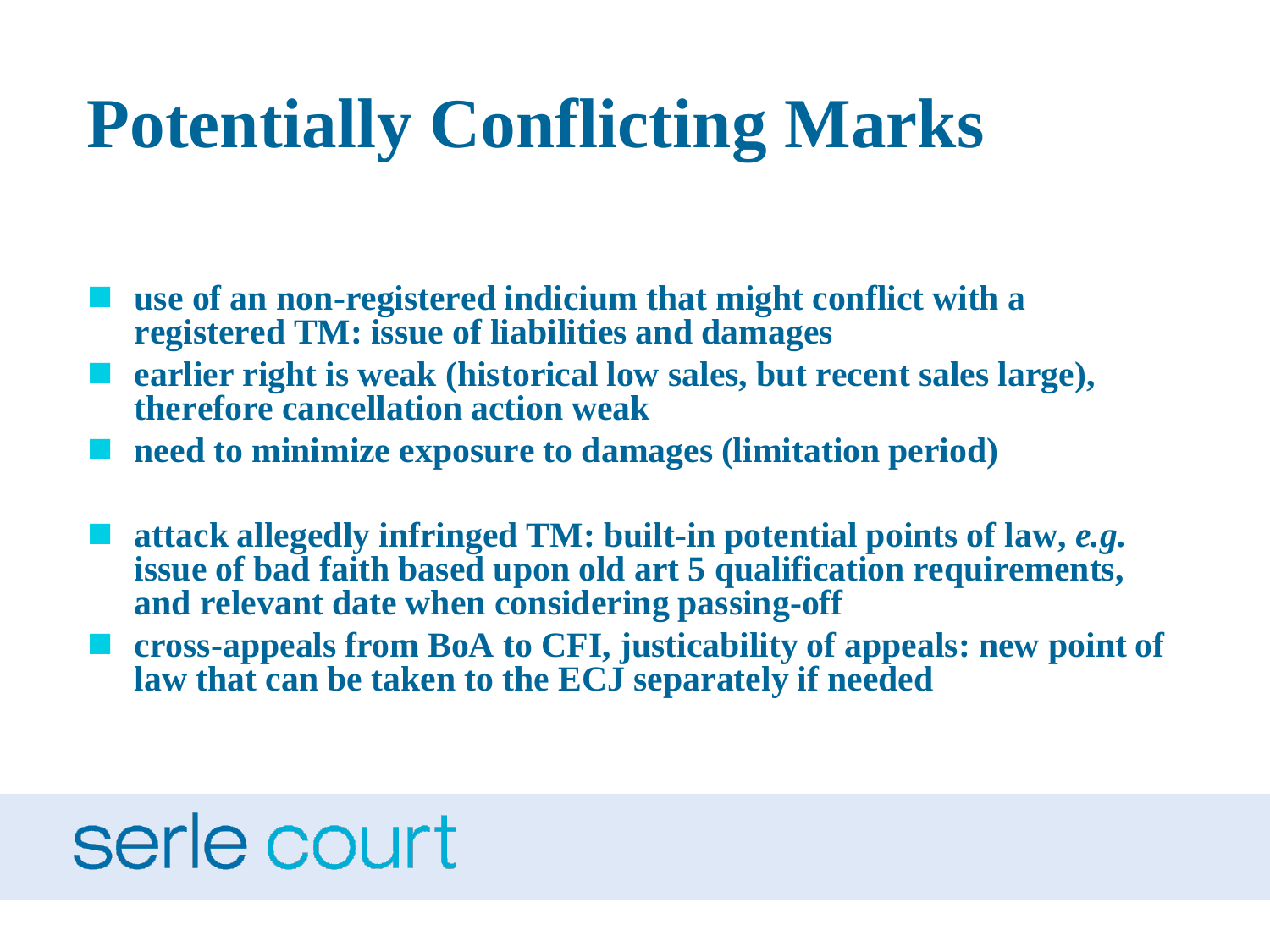#### **Case III: Threats**

- TMA 1994 s 21: action for unjustified **threats of issuing TM proceedings**
- **Various exceptions,** *e.g.* **for TMs used in relation to services**
- **Commonly misunderstood, and often subject to fads,** *e.g.* **joining solicitors**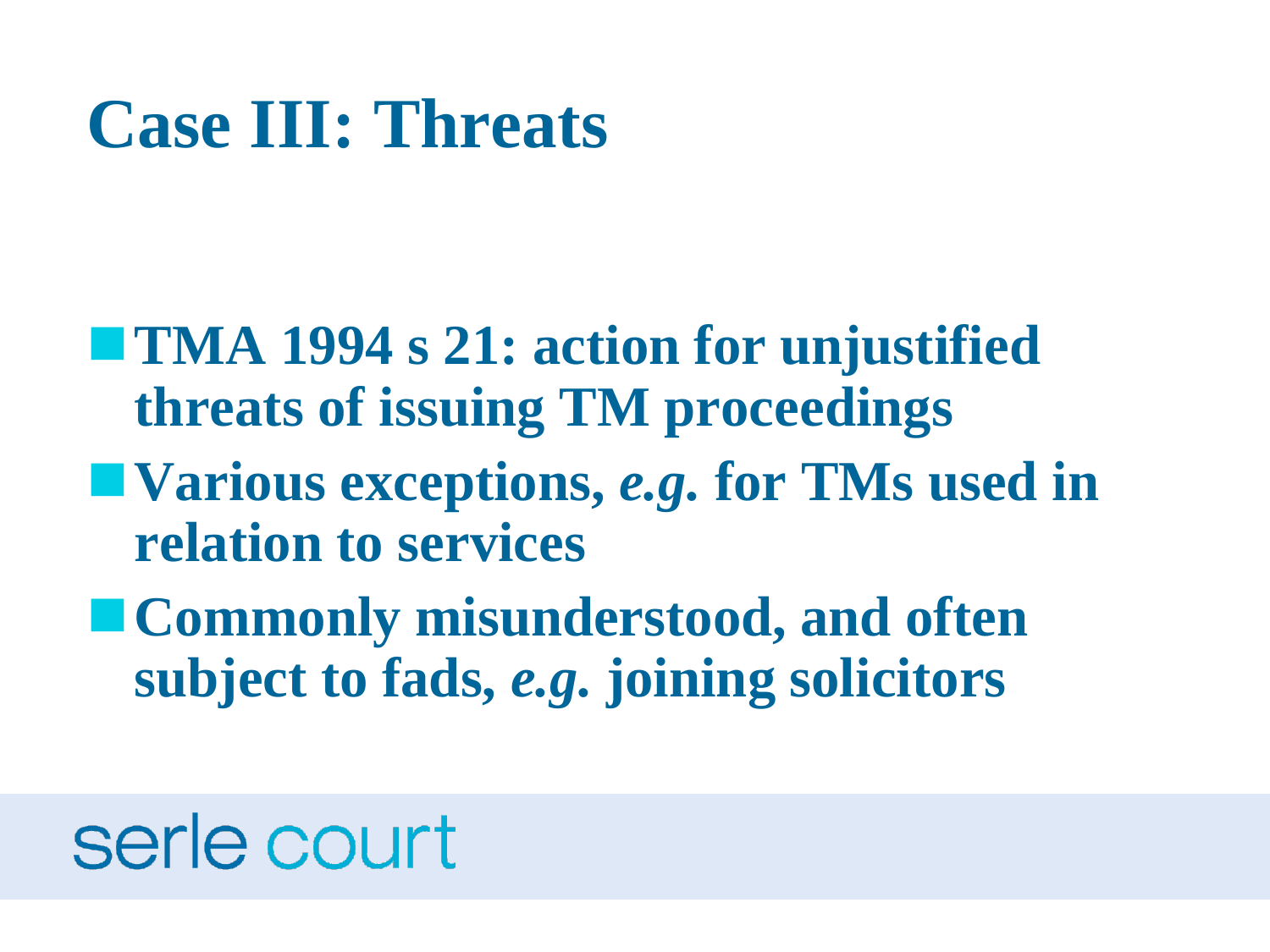#### **Cl's case weak against a poor Df**

**Powerful Cl, but weak case on the merits, against a poor Df**

- **Therefore, Cl wants an early knock-out blow, not a trial on the merits,** *i.e.* **financial oppression to dissuade the Df**
- **Engineer a trap, lure the Df into making an application that it will lose**
- **Sue (multiple causes of action), and get CC that includes a threats action against Cl's sols [Cl's position is protected, as sued shortly after the threats]**
- **Successfully resist the joinder of the solicitors to the threats action, as such a joinder would be an abuse of process: result, Df ordered to pay interim costs**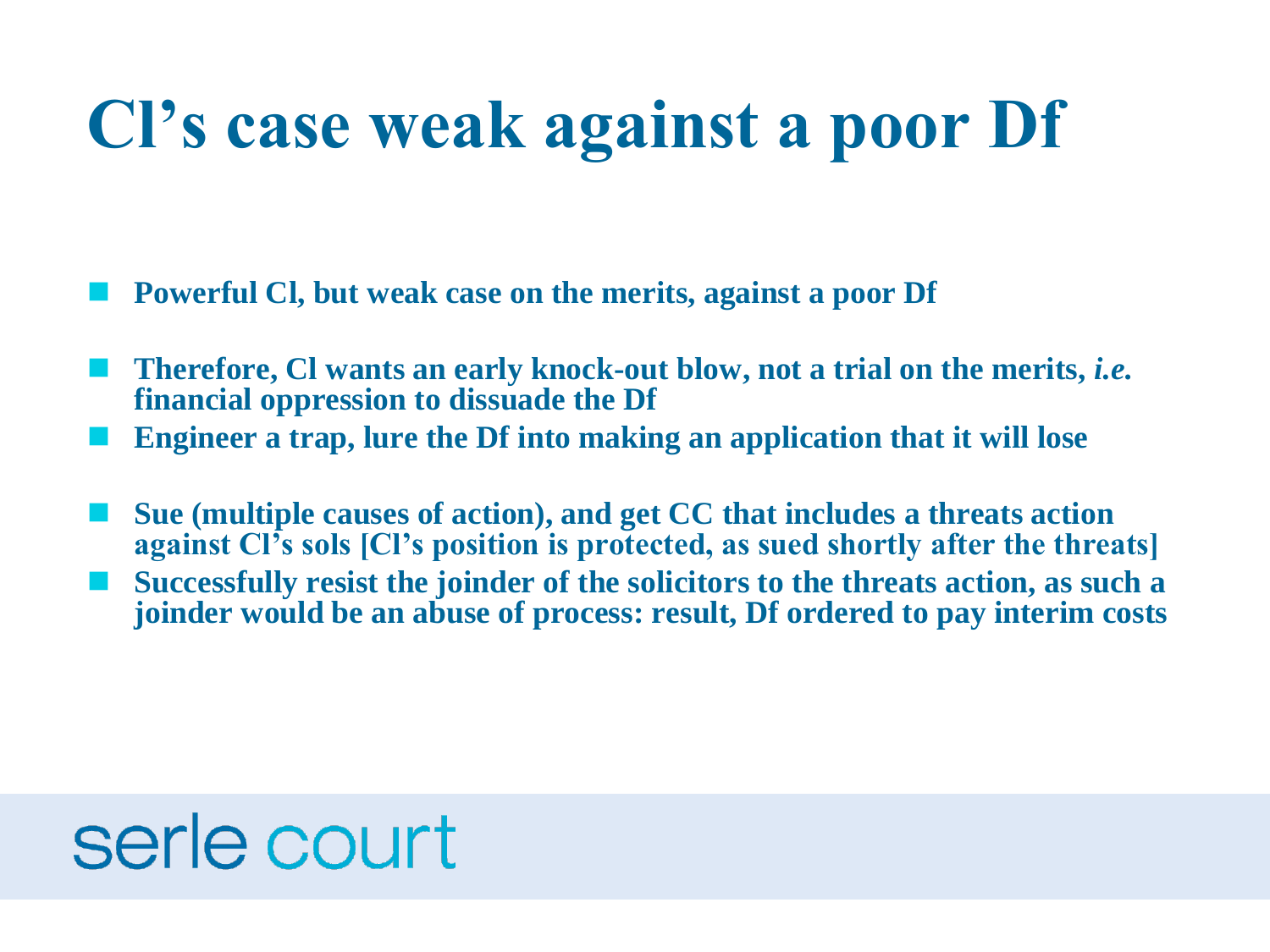#### **Case IV: infringement actions**

- TM commonly coupled with passing-off, **sometimes with s 56**
- **various types of TM infringement action: different legal and evidential burdens**
- $\blacksquare$  often the Cl has not thought about the **consequences, and not checked its own position**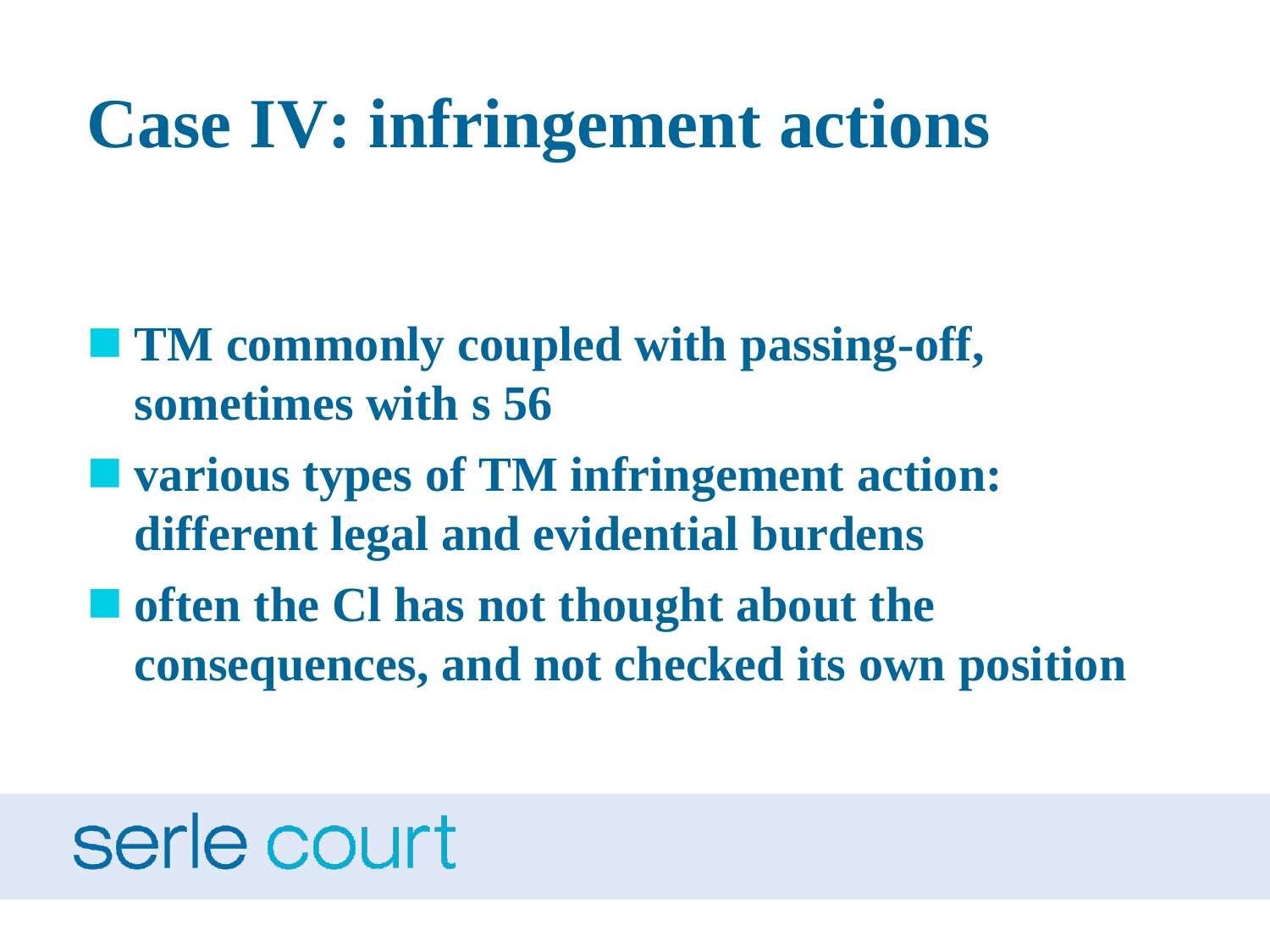# **Df's position weak, or Cl poor**

**Df's case weak on merits, and maybe poor, and so wants to settle on best terms**

- **therefore, must persuade Cl to accept less now as that gives certainty**
- **exploit weaknesses in Cl's approach/case**
- *e.g.* **TM often vulnerable to revocation for non-use, and often Cl's sols not advised on this**
- **LBA might contain threats (note U/Ts), so sue Cl and legal advisers to create a conflict**
- **LBA might implicitly impeach Df's title to some g/w, therefore can sue for malicious falsehood**
- **Cl's title to TMs, or even its ability to own property**
- **Cl to start in the registry (and so be protected on costs) and then sue in High Court, alleging issue estoppel, &c.**